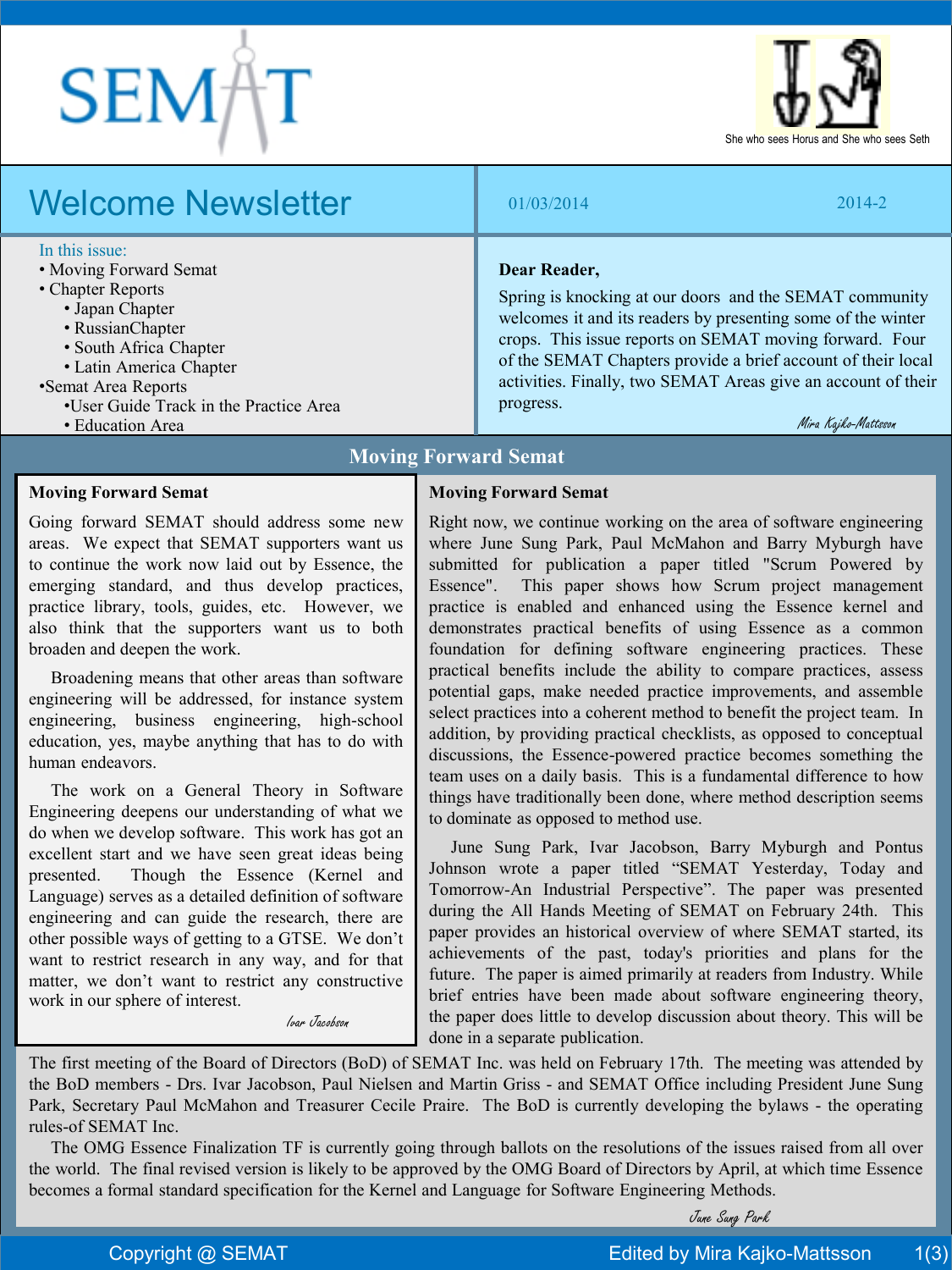

### **Japan Chapter**

In these months, there were several talks on introducing the idea of SEMAT Essence to engineers and researchers in Japan by SEMAT Japan Chapter members. The article "Agile and SEMAT Perfect Partners" has been introduced on Chapter Facebook page so that Chapter members could share its idea. Now, we think about future translation of the article into Japanese.

Hironori Washizaki

#### **Russian Chapter**

We are pleased to announce that SEMAT Russian Chapter has been successful in growing. Now, we do not only have specialists in Russia (Moscow, St. Petersburg, Ulyanovsk and other cities in Russia) but also in Belorussia. Recently, the Russian Chapter has been very active in progressing the SEMAT work. Below, we report on its activities.

A group of SEMAT members are in the progress of finalizing the translation of SEMAT GLOSSARY and Essence book into Russian. EC-leasing group is working on research of application of SEMAT ESSENCE on the entire software life cycle. The first results are going to be presented on GTSE'2014. Some members of SEMAT Russian Chapter and INCOSE members are working together on the application of ESSENCE to System Engineering. Some members of SRC are working in a few SEMAT Areas. Finally, SRC is preparing a conference, "Actual Problems of System and Software Engineering", to be taken place in Moscow in autumn 2014. Also, SRC and "*Software Engineering* " Magazine have agreed to publish a series of articles concerning SEMAT.

Boris Pozin

#### **China Chapter**

Ï

In recent months, China Chapter has been successful in moving forward SEMAT.

• **The Chinese translations of the Essence book** has been published and the book is for sale in Chinese bookstores since December of 2013.

• **National-wide Road-show of SEMAT.** The first stop has been inaugurated in Beijing in Dec 19th 2013 with the support of ZhongGuanCun Software Park. More than 400 software engineers attended the seminars given by Dr. Ivar Jacobson

#### **South African Chapter**

In South Africa, the New Year started with a change in office bearers. Tony van der Linden stepped down as chair after a stint of about 18 months and welcomed Barry Myburgh as the new chair. The role of Chapter Secretary has also changed and is now in the hands of Richard Oates. The Chapter executive has identified growth of the local community as a top priority and the process of preparing a schedule of events is underway. Attention has also been given to collaboration with some international activities in the Practice, Education and Community areas.

Barry Myburgh

#### **Latin American Chapter**

The translation of Essence book into Spanish is almost completed. Accordingly, we are preparing a huge event for launching it to the Semat Community. Next July, we will be reediting the Latin American Software Engineering Symposium LASES 2014, the same event that we held in 2011 for creating the Latin American Chapter. This time, Paul McMahon and Ian Spence, have been invited as Keynote Speakers. Also, some members of the Latin American Chapter such as Ramón García-Martínez, Judith Barrios, Jonás Montilva, and Luis Salazar will be there for presenting the advances related to Semat in the Latin American region. Barranquilla, a beautiful northern city in Colombia, was selected for this important appointment. Practitioners, clients, and academics will be there for celebrating the launch of the book's Spanish translation on LASES 2014. Good News for the Latin American Chapter!

Carlos Mario Zapata Jaramillo

directly. The second stop will be held in Shen Zhen with the support of Huawei Company.

• **SEMAT training course and consulting services.** There are now several SEMAT training courses, and consulting and certification services available provided by IJI Consulting in Greater China. Some of the largest brands in China Telecommunication and Banks are using IJI consulting of SEMAT to enhance their software development efficiency and productivity. Projects from Agile to traditional ones have started tasting the SEMAT benefits and innovation to form their future software development teams.

Chen Zhong